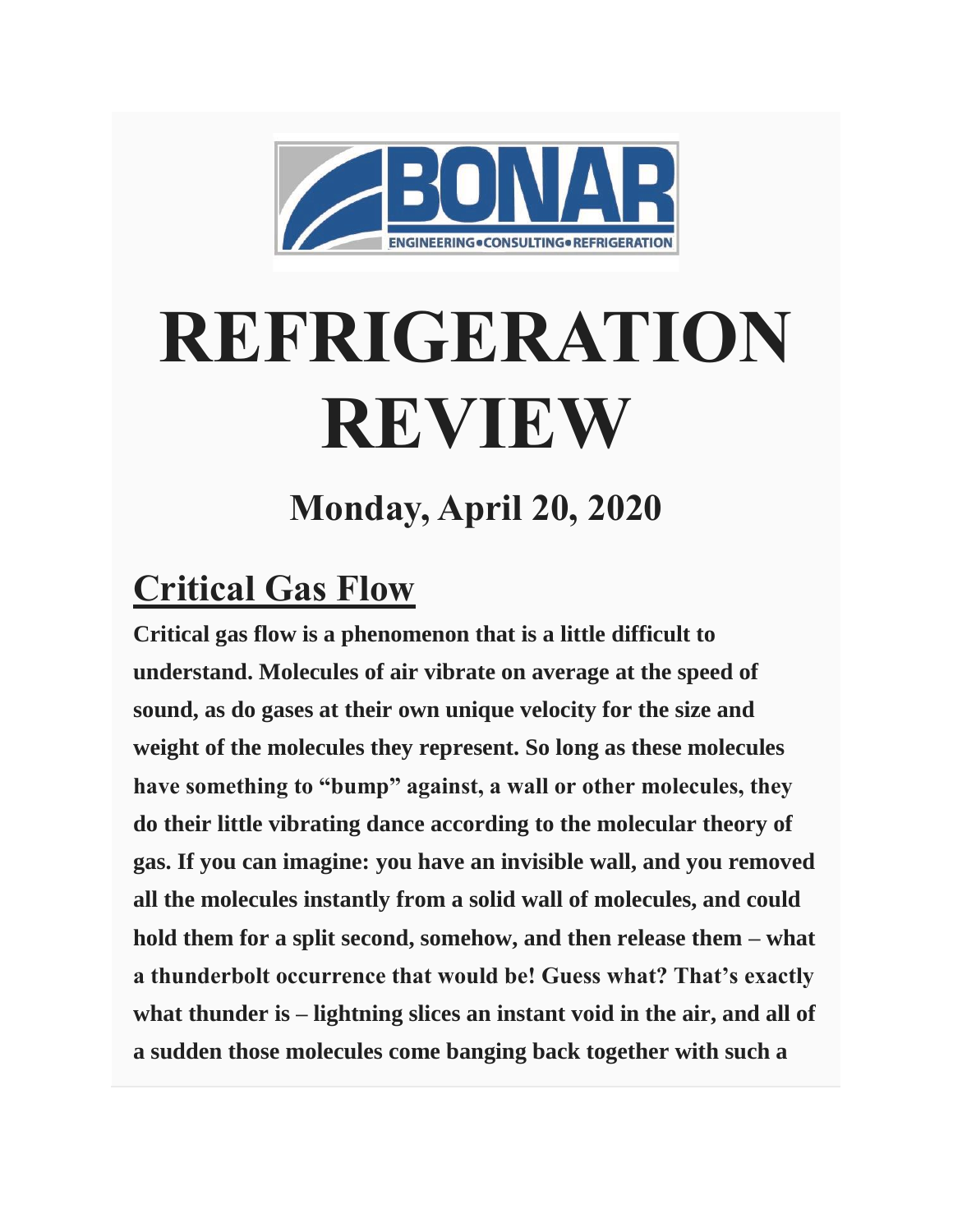**jolt that it causes thunder. Now, if you take this model inside a piping system that has refrigerant gas in it, you can simulate these conditions by the well-known critical pressure ratio, which basically says that if the pressure in one area of the pipe is half of what the pressure is in another area of the piping system, regardless of how far apart they are (keep in mind these molecules are hell-bent on traveling at the speed of sound), the critical pressure will induce the gas to go the speed of sound. As the pressure wave gets started, you would think, "It's going to hit other gas," because the other gas is now slightly pressurized. That pressurized gas says, "I don't want to be a gas anymore, I want to be a liquid." In the case of ammonia, that ratio could be 800:1. So basically, the gas is looking at an invisible wall and trying to approach the sonic speed of molecules – for air, 750 mph, but for ammonia it would be slightly different. As it progresses, it creates a liquid cannonball whose weight doesn't have to be very much to blow apart a 6" ell or cap at the end of a line, as has been observed on more than one occasion. So, especially with a refrigerant at relatively low pressure, like ammonia, care has to be taken in designing defrost control groups and piping systems that use surge drums to minimize gas and slugs of liquid that can be propelled at sonic speeds.**

**It is noteworthy to mention that CO<sup>2</sup> as a refrigerant is not nearly as susceptible to critical flow conditions because its operation is normally at much higher pressure and the 2:1 ratio would be almost**